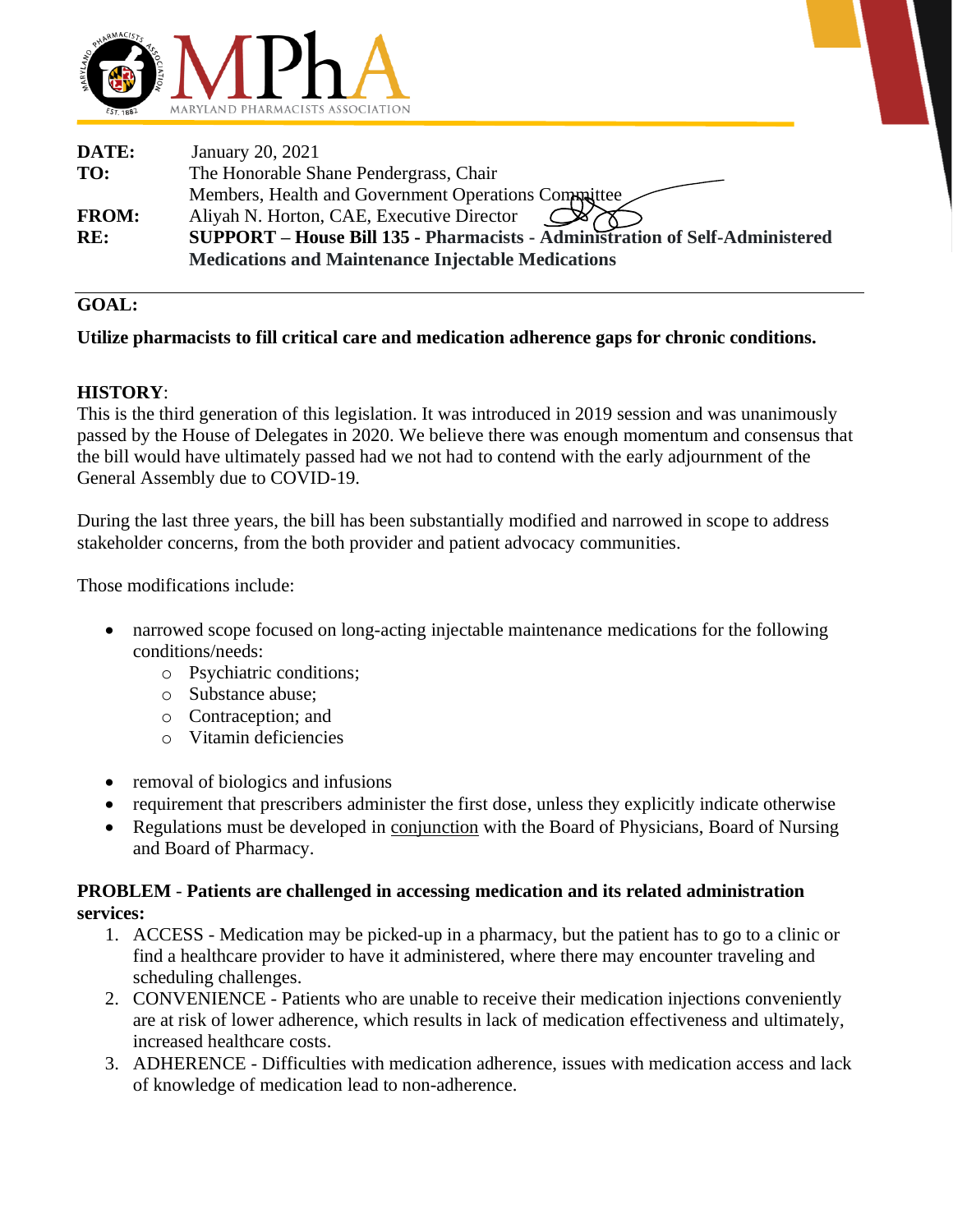# **SOLUTION** - **Allow pharmacists to administer injectable maintenance medications to address care adherence and convenience gaps for chronic conditions.**

The legislation seeks to:

- address healthcare gaps that can be filled with pharmacist expertise;
- empower and better utilize the skills of the pharmacist members of the health care team to get the best patient outcomes; and
- facilitate pharmacists' work with patients to increase medication adherence, increase care provider access and maximize the benefits of medicines, while lowering overall costs from medication underuse and misuse.

# **WHY? - Pharmacists are the most accessible healthcare provider. They offer knowledgeable, accessible and personal care to patients, improving quality of care and patient experiences**

- *The New York Times,* article *"The Cost of not Taking your Medicine,"* (04/17/2017) discussed the "out of control epidemic" in the U.S. that costs more and affects more people in the U.S. than any disease - medication non-adherence. A [review](http://annals.org/aim/article/1357338/interventions-improve-adherence-self-administered-medications-chronic-diseases-united-states) in the *Annals of Internal Medicine* estimates that a lack of adherence causes nearly 125,000 deaths, 10 percent of hospitalizations and costs the healthcare system between \$100–\$289 billion a year.
- 46 states allow pharmacists to administer medications beyond vaccines.
- The bill is consistent with the recommendations of the report, "State Policy Recommendations" for Pharmacist Administration of Medications." The stakeholder group that authored the report included National Alliance on Mental Illness, American Psychiatric Association, American Nurses Association, US Public Health Service, National Association of State Mental Health Program Directors, National Association of Board of Pharmacy, Substance Abuse, Mental Health Services Administration and National Council of Behavioral Health, as well as other state and national pharmacy organizations.

*See attached statement is from one of the participant/authors of the report Brian M. Hepburn, M.D., Executive Director, National Association of State Mental Health Program Directors.*

- **Pharmacists are by no means a replacement for physicians.** Each has a substantive and significant role to play in adherence and this bill enhances the communication between the patient, prescriber and pharmacist.
- **Pharmacists are valuable partners in health care** and should be utilized in diverse ways to help provide care and alleviate the state's overburdened health-care system.
- **Pharmacists are medication experts and are focused on getting the medications right**. The pharmacists' role is to determine exactly what medications and supplements a patient is taking; ensure that the patient is taking them as intended; and that they are meeting goals of therapy, while monitoring for drug interactions and adverse effects.

We believe this is a strong step toward filling patient care gaps that will lead to better healthcare outcomes for Maryland residents MPhA urges a favorable report of HB 135.

Aliyah N. Horton, CAE Sherrie Sims Executive Director G.S. Proctor & Associates Maryland Pharmacists Association 410-733-7171 240-688-7808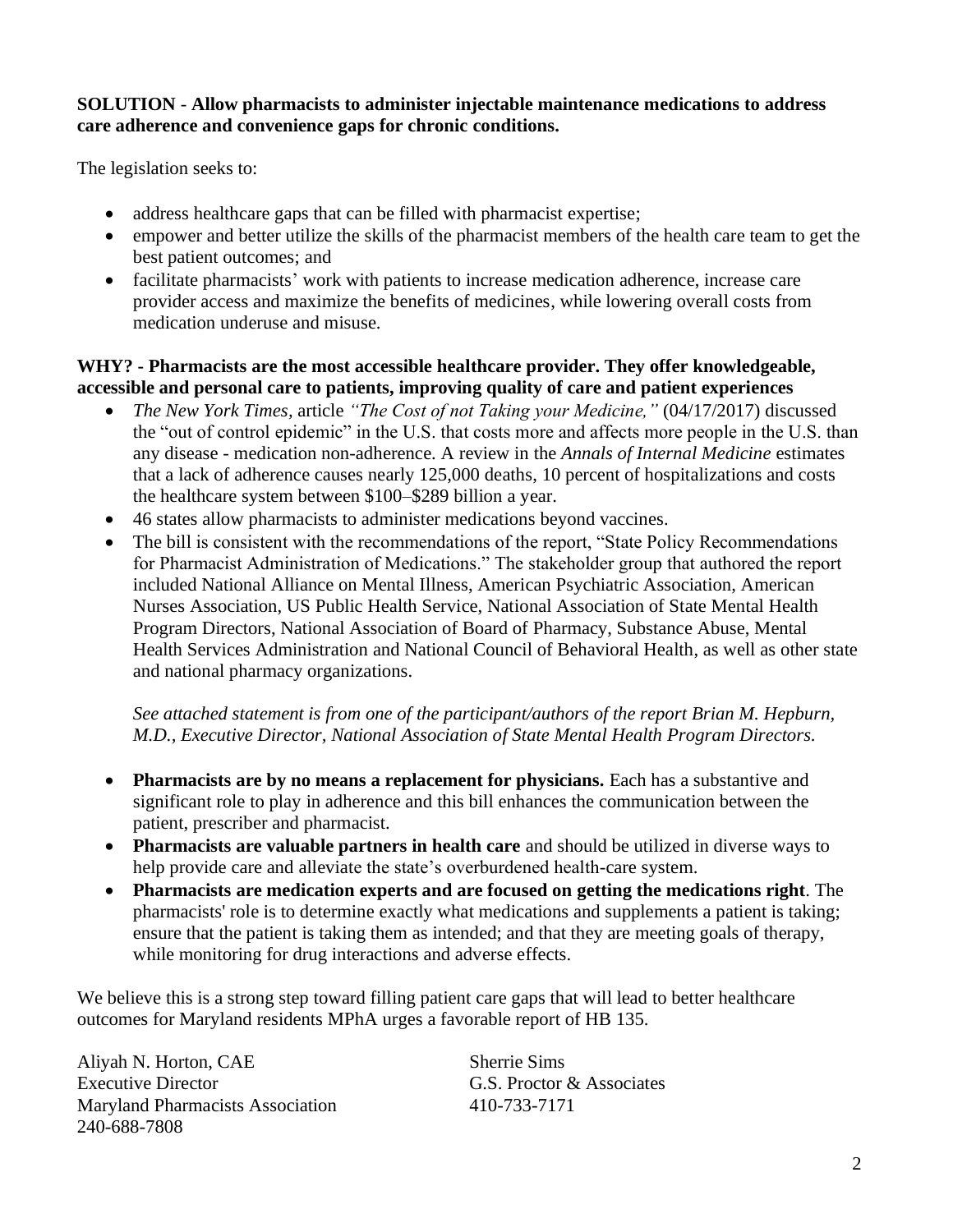The Honorable Shane E. Pendergrass Chair, Health and Government Operations Committee Lowe House Office Building, Room 241 Annapolis, Maryland 21401

# **Support: HB 135 Pharmacists - Administration of Self-Administered Medications and Maintenance Injectable Medications (SB 084)**

Dear Chair Pendergrass and Members of the Committee:

As a psychiatrist and as Chief Executive Officer of the National Association of State Mental Health Program Directors (NASMHPD), I again offer a letter of support for HB 135 - Pharmacists - Administration of Self-Administered Medications and Maintenance Injectable Medications. I was pleased that the House passed this important piece of Legislation during the last session, but disappointed that bill was a casualty of early adjournment due to the pandemic. In fact, the pandemic helped prove the need for this bill. As most travel immunization clinics closed and many prescribers moved to telemedicine, access to long acting injectable medications was adversely impacted. It became more and more difficult for patients to stay on their medication. While most pharmacies were still open, pharmacists in Maryland were not able to help these patients, because pharmacists could not legally administer their medications.

In 2016, I had the opportunity to represent directors of state mental health programs at a national summit meeting regarding this topic of pharmacist administration of injections along with colleagues from the American Psychiatric Association and the federal Substance Abuse and Mental Health Services Administration. Through the interactions at this meeting and my previous interactions with pharmacists as the former Director of Maryland's Mental Hygiene Administration, I am convinced that administration of long-acting antipsychotic injections (LAIs) by pharmacists in the community is safe and can improve access to care for individuals with severe mental illness (SMI) who require these medications. The recommendations resulting from this national summit and the language in HB 135 and SB 084 ensure that this process can proceed in a manner that preserves existing prescriber-patient relationships and promotes the public health.

Throughout my career, I have worked with pharmacists who have a strong interest in promoting the public health through access to important underutilized treatments for patients with SMI. Just as pharmacists have expanded access to immunizations and are currently staffing COVID-19 vaccine clinics, they can expand access to other important medications. LAIs can help ensure that patients who don't always take their medications as prescribed receive it. These medications are an important strategy to prevent patient relapses, consumption of emergency resources and costly hospital readmissions. In cases in which we are unsure of how to change medication because of questionable adherence to prescribed regimens, their use guarantees that we know what patients are receiving so that we can adjust doses wisely. In cases where patients may try to manage their doses of oral medication by adjusting their medication on their own, LAIs prevent toxicity.